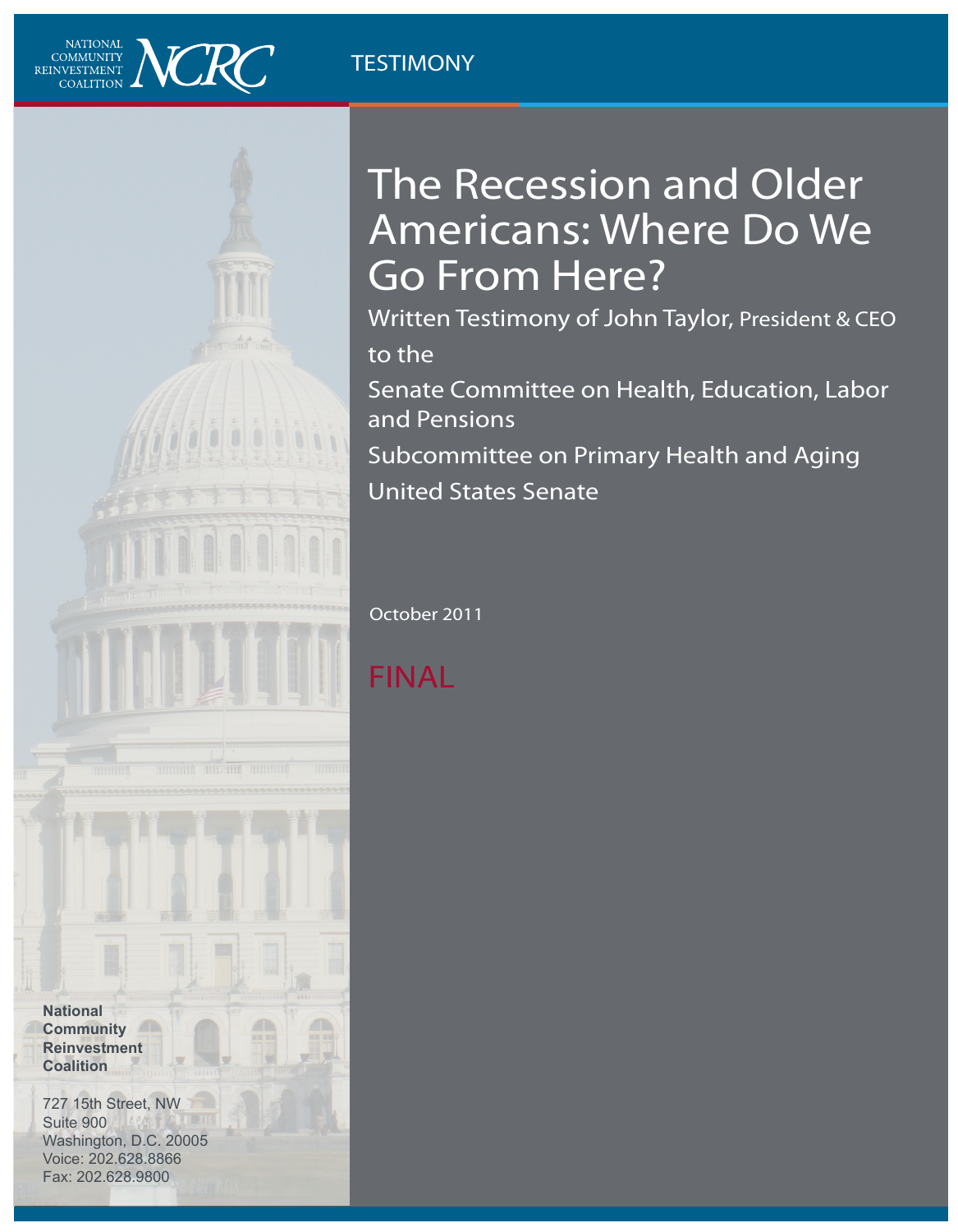

### **Written Testimony of John Taylor President and CEO, National Community Reinvestment Coalition**

Senate Committee on Health, Education, Labor and Pensions Subcommittee on Primary Health and Aging United States Senate

"The Recession and Older Americans: Where Do We Go From Here?" October 31, 2011

As President and CEO of the 600 community-based organizations that make up the National Community Reinvestment Coalition, I thank the Subcommittee on Primary Health and Aging for the opportunity to submit written testimony on the economic security of older Americans in the aftermath of the Great Recession.

The National Community Reinvestment Coalition (NCRC) is committed to promoting fair lending and basic banking services for low- and middle-income communities. NCRC advances policies and programs designed to build and preserve wealth for economically vulnerable Americans. In 2010, NCRC launched National Neighbors Silver, a multi-year initiative to promote affordable, accessible and fair housing for older adults through organizing, advocacy, direct service and outreach.

NCRC urges the committee to examine current housing trends as it considers policy opportunities to enhance financial security for today's seniors and future retirees. The 2007 collapse of the housing market diminished economic stability for older Americans across the income spectrum, among both homeowners and renters.

We believe that housing is at the core of building and maintaining economic security for elders. Today more than 13 million older adults are living on the edge – with incomes less than \$22,000 per year.<sup>1</sup> Research shows that increasing housing costs are one of the three primary contributors of rising economic insecurity among older adults.<sup>2</sup> As such, ensuring that today's seniors and future generations are able to age in place requires affordable, accessible and fair housing options. My testimony will shed light on the silent housing crisis that plagues our aging communities and undermines the economic security of low- and middle-income older Americans.

#### **Older homeowners suffer from lost value, cost burden and risk of foreclosure.**

<sup>&</sup>lt;sup>1</sup> National Council on Aging (2011) "Economic Security: Fact Sheet" (NCOA: Washington, DC)

<sup>&</sup>lt;sup>2</sup> Meschede, T., Sullivan, L., Shapiro, T. (2011) "From Bad to Worse: Senior Economic Insecurity on the Rise" (Institute for Assets and Social Policy: Boston, MA).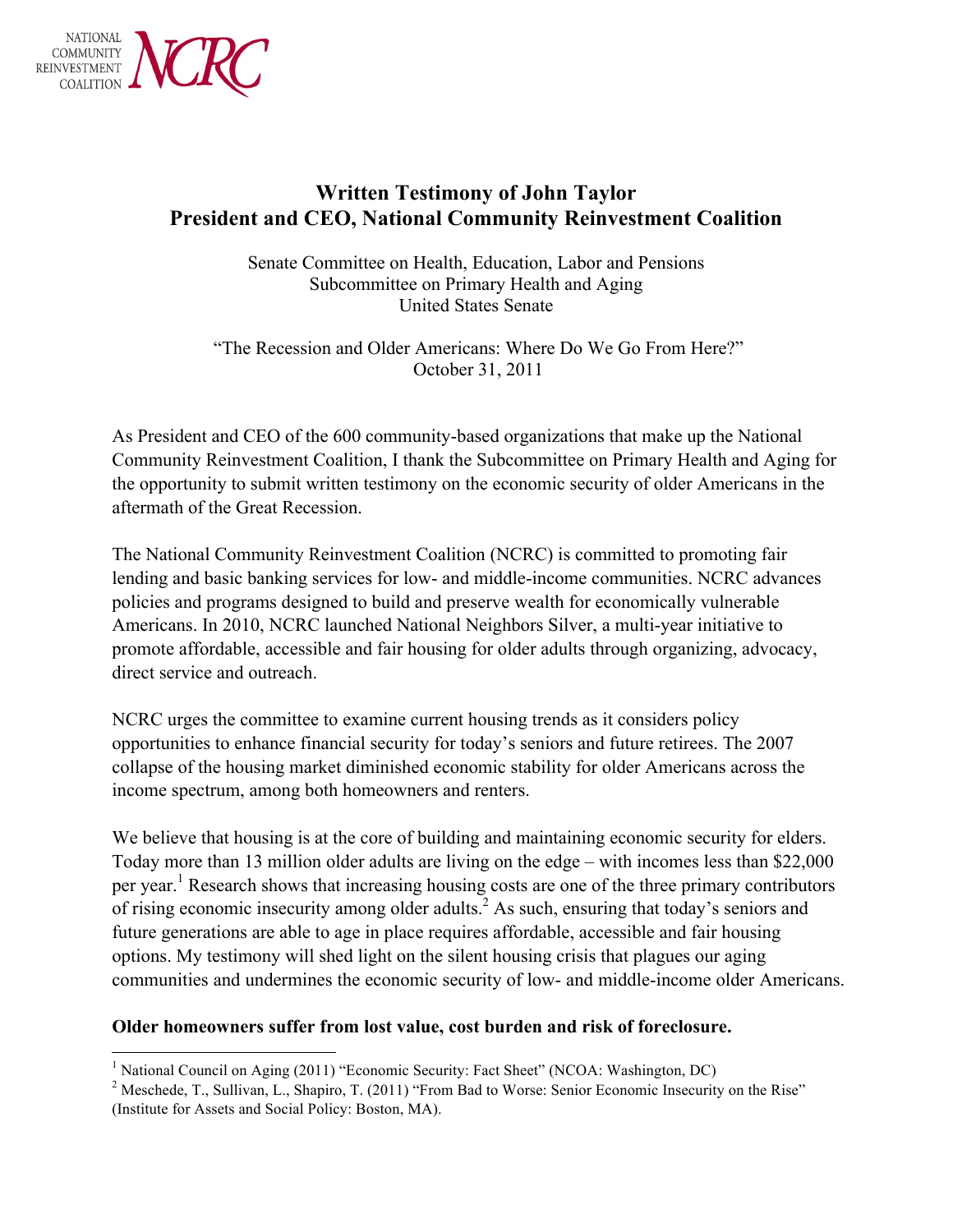Due to diminished home value and increased cost burden, the era of homeownership as a hallmark of retirement security is no more. Lost home equity is a trademark of the recession, affecting many older Americans. In today's economic climate, regardless of mortgage status, seniors experience burdensome housing costs as a result of diminished incomes, utility expenses, property taxes, the need for home maintenance or all of these. Among the most vulnerable are older adults at risk for delinquency or foreclosure. In sum, the recession disturbed both the wealth of older homeowners and their ability to afford basic needs.

Prior to the Great Recession, older adults and their families could depend on home equity in the event of catastrophic costs or to supplement fixed incomes in retirement. Americans of all ages counted on the conventional wisdom that the home would be a source of income when necessary.<sup>3</sup> Recent analysis shows that 10.9 million homeowners (22.5 percent) with a mortgage have negative equity in their homes.<sup>4</sup> And older adults are among those most affected. In fact, according to a recent study by the Federal Reserve Board, this age group experienced more loss in wealth than their younger counterparts. Median loss of wealth among those ages 55-64 totaled \$13,700 between 2007-2009. The report states, "Declines in home equity were an important driver of decreases in wealth."<sup>5</sup>

Research further illustrates that housing costs are generally lower for those who own a home outright as opposed to renting or paying a mortgage, creating greater economic stability in retirement.<sup>6</sup> Yet, new research by AARP demonstrates that housing cost burden, defined as spending more than 30% of one's income on housing, persists among homeowners with no mortgage, particularly those who are low-income. In 2009, 49% of these owners (age 50+) with incomes just under \$23,000 experienced housing cost burden.<sup>7</sup>

The trends are far worse for older homeowners still paying a mortgage. AARP states, "As of 2009… For many, a higher rate reset in an adjustable-rate mortgage, an increase in energy costs, or a reduction in income became triggers that made a once affordable home unaffordable." Among adults age 65 and older, 67% of those still paying a mortgage were housing burdened. This reality is far more disturbing for older Americans with low-incomes. For those with annual incomes under about \$23,000 who were still paying a mortgage, 96% experienced housing cost burden.8 And for this population the risk of foreclosure looms large.

<sup>&</sup>lt;sup>3</sup> Carr, J. H., Anacker, K.B. and M.L. Mulcahy (2011) "The Foreclosure Crisis and Its Impact on Communities of Color: Research and Solutions." (National Community Reinvestment Coalition: Washington, DC)

<sup>4</sup> CoreLogic (2011) "New CoreLogic® Data Reveals Q2 Negative Equity Declines in Hardest Hit Markets and 8 Million Negative Equity Borrowers Have Above Market Rates" (CoreLogic: Santa Ana, CA).<br><sup>5</sup> Bricker, J., Bucks, B., Kennickell, A., Mach, T. and K. Moore (2011) "Surveying the Aftermath of the Storm:

Changes in Family Finances from 2007 to 2009" (Board of Governors, Federal Reserve System: Washington, DC) <sup>6</sup> Wider Opportunities for Women and the Gerontology Institute at the University of Massachusetts Boston (2006)

<sup>&</sup>quot;The WOW GI National Elder Economic Security Standard: A Methodology to Determine Economic Security for Elders" (Wider Opportunities for Women: Washington, DC)

<sup>7</sup> Harrell, R. (2011) "Housing for Older Adults: The Impacts of the Recession." (AARP: Washington, DC)

<sup>8</sup> Harrell, R. (2011) "Housing for Older Adults: The Impacts of the Recession." (AARP: Washington, DC)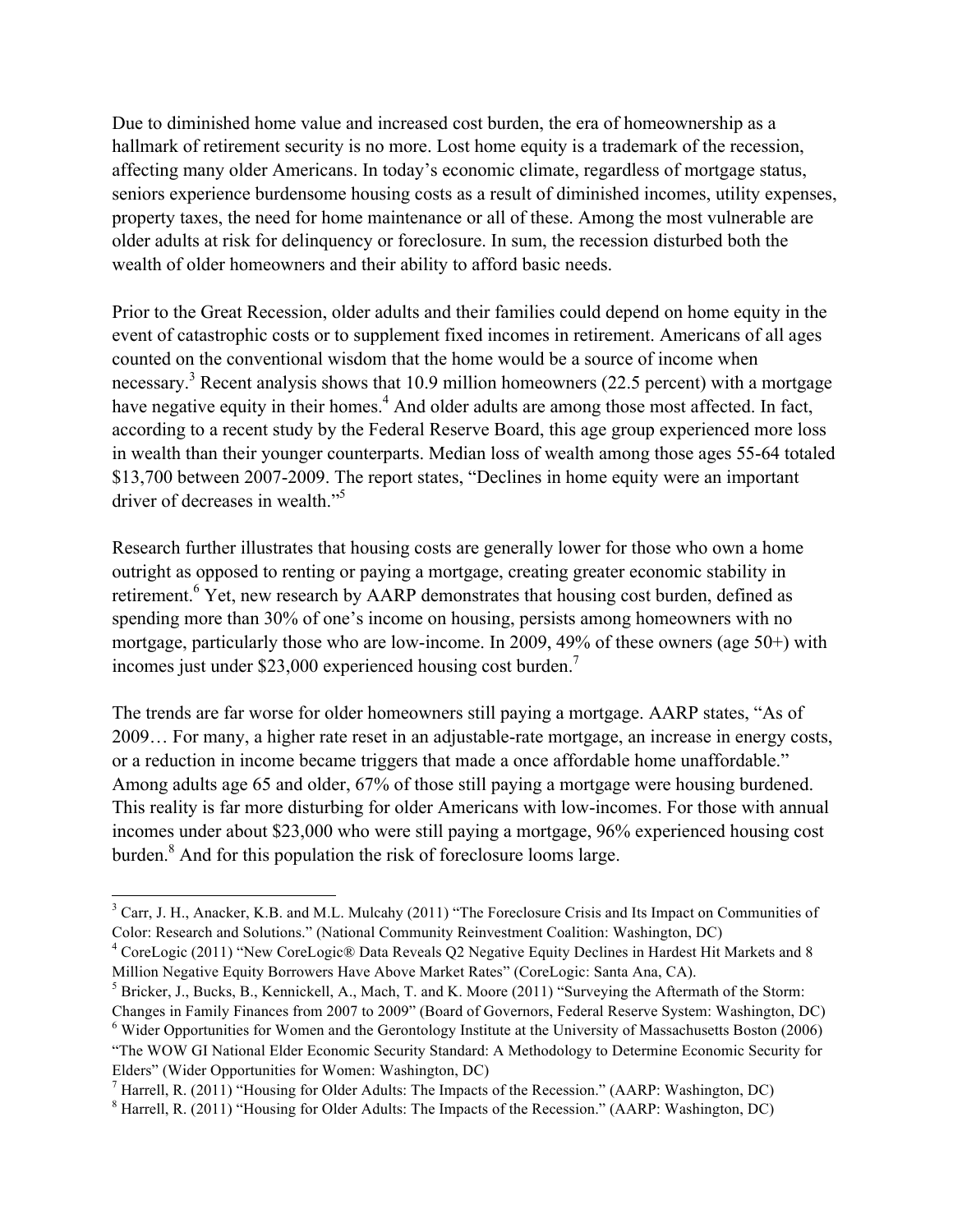A recent white paper released by NCRC reports that 10.5 million properties went into foreclosure between January 2007 and May 2011. The total equity lost to families as a result of this foreclosure crisis is estimated at \$5.6 trillion.<sup>9</sup> Limited data is currently available on how foreclosure directly affects the older population. We know that close to 50,000 homeowners age 50+ were in foreclosure at the end of 2007 and nearly 636,000 were under water in their homes.<sup>10</sup>

We anticipate that the number of older adults affected by foreclosure increased during the recession's slump. Loss of the home is detrimental to the economic security of older adults. For those unable to afford housing, homelessness, nursing home placement or reliance on community networks are the only remaining options – further stretching American families and available resources.

#### **Housing costs and lack of affordable options lead to economic insecurity for older renters.**

Older renters also suffered as a result of the Great Recession. High housing costs coupled with lack of affordable housing contribute to a difficult market for senior renters. Like older homeowners, those who rent face significant housing cost burden. According to AARP, "As of 2009, 28 percent of renters age 50+ *use at least half* of their income for housing."11 For older adults living on fixed incomes, high housing costs means little income remains for covering the cost of basic needs – including food, health care, transportation and other essentials.

Analysis by Wider Opportunities for Women (WOW) demonstrates that low-income older adults who lack access to subsidized housing assistance struggle to meet a level of basic economic security – despite receipt of benefits to cover health care, food and other costs.<sup>12</sup> Today, over two million low- and middle-income seniors rely on subsidized housing. Yet, the need for affordable senior housing far exceeds what is available.<sup>13</sup>

The Section 202 Housing for the Elderly (Section 202) operated by the Department of Housing and Urban Development (HUD) offers a clear example of this trend. Section 202 is one of five assisted housing programs designated for older adults and provides the largest share of HUD housing available to this population. A 2006 study suggests that about ten older adults are on waiting lists for every single unit of subsidized housing that becomes available through the Section 202.<sup>14</sup> Nearly 263,000 Section 202 units are currently available to older adults.<sup>15</sup> As a

<sup>10</sup> Harrell, R. (2011) "Housing for Older Adults: The Impacts of the Recession." (AARP: Washington, DC)

 $^9$  Carr, J. H., Anacker, K.B. and M.L. Mulcahy (2011) "The Foreclosure Crisis and Its Impact on Communities of Color: Research and Solutions." (National Community Reinvestment Coalition: Washington, DC)

<sup>&</sup>lt;sup>11</sup> Harrell, R. (2011) "Housing for Older Adults: The Impacts of the Recession." (AARP: Washington, DC)

<sup>&</sup>lt;sup>12</sup> Wider Opportunities for Women (2008; 2009; 2010; 2011) "Elders Living on the Edge" Series for CA, PA, IL, WI, MN, CT, NJ, MI, NY, WV, NM, CO and IA. (Wider Opportunities for Women: Washington, DC)

<sup>&</sup>lt;sup>13</sup> Minnix, L. (2011) "Written Testimony for the Record to the Senate Special Committee on Aging on the Older Americans Act Reauthorization." (LeadingAge: Washington, DC)

<sup>&</sup>lt;sup>14</sup> National Low-Income Housing Coalition (2011) "2011 Advocates' Guide" (NLIHC: Washington, DC)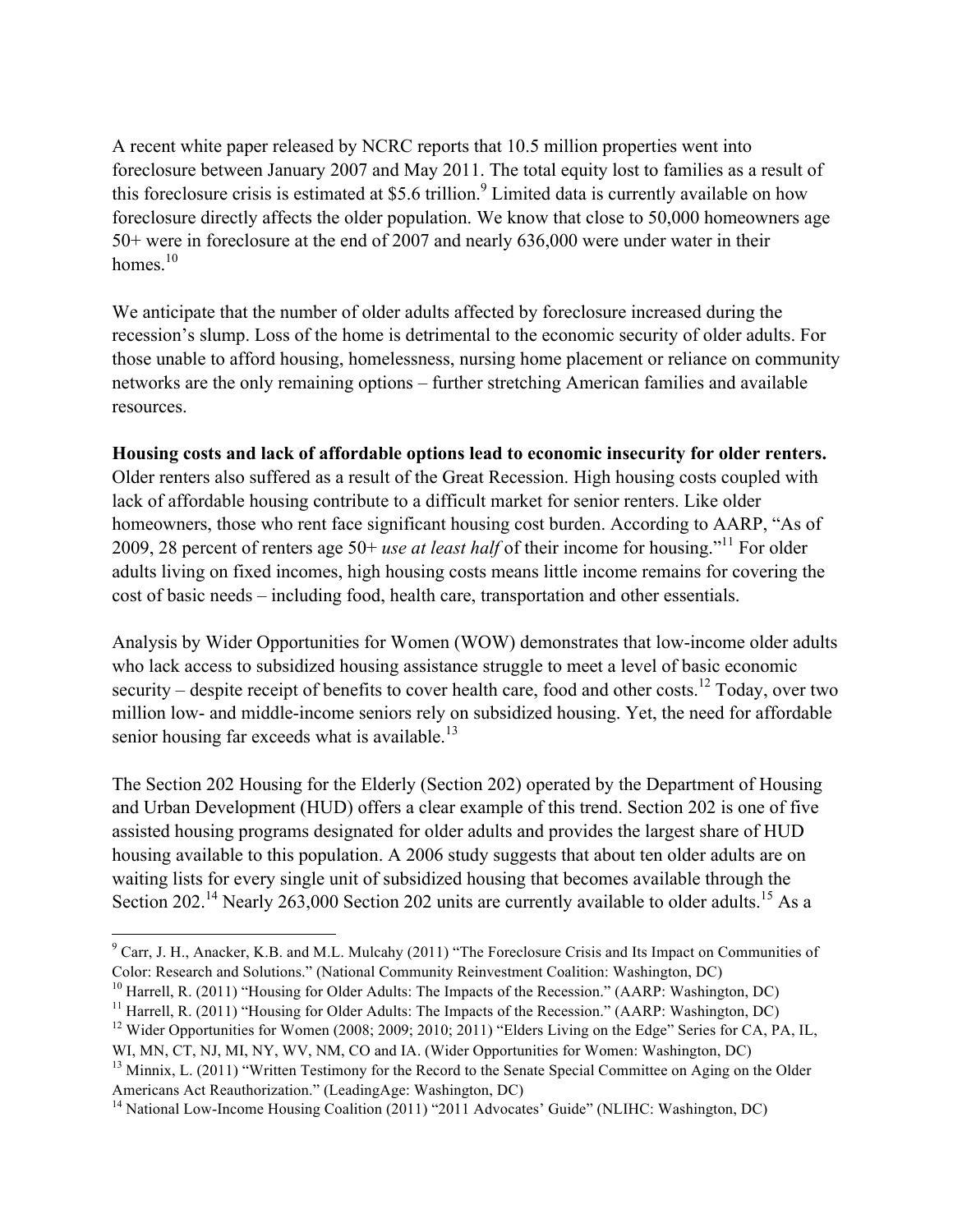result of available funding, Section 202 has produced less than 4,000 units per year – far less than the 10,000 per year suggested by HUD each year for the next 10-15 years to meet the growing need. $16$ 

#### **Older adults are disproportionately vulnerable to lending and housing discrimination.**

In times of economic stress and financial hardship, the threat of fraud and discrimination becomes more pronounced. Older consumers are often targeted with predatory and toxic financial services tied to refinancing, reverse mortgages and other housing products. Seniors are at increased risk for financial abuse due to the perception that they are more likely to have access to home equity or other forms of wealth. In addition, older adults are more vulnerable as a result of social isolation and lack of knowledge on the prevalence of scams and targeted discrimination.

A 2003 NCRC report illustrates that older adults and communities of color were direct targets of abusive lending and pricing disparities in an analysis of subprime lending in ten metropolitan areas. After accounting for creditworthiness and housing market characteristics, neighborhoods with large percentages of older adults were more likely than communities with a lower proportion of older adults to receive high cost loans. The reality that we reported then remains true in today's economy: "The disproportionate amount of subprime refinance lending in predominantly elderly neighborhoods imperils the stability of long-term wealth in communities and the possibilities of the elderly passing their wealth to the next generation."<sup>17</sup>

#### **To prepare for an aging population, we must prioritize housing needs.**

We expect that the housing trends shared in this testimony will worsen, particularly given the expected growth of the aging population. By 2030, the number of older Americans is expected to grow from 35 million to 72 million, comprising nearly 20 percent of the total U.S. population.<sup>18</sup> Increasing reliance on Social Security benefits, the shrinking availability of private pensions and recent losses to individual retirement accounts resulting from the recession will likely lead to mounting economic vulnerability among the growing generation of older Americans. In light of this stark reality, solutions that increase the availability of affordable, accessible and fair housing for older adults must be pursued. **To this end, NCRC recommends the following:**

• **Restore Housing Counseling Funding in the FY2012 Budget.** Supported by HUD, housing counseling services help individuals navigate a complicated market on topics ranging from mortgage delinquency and default resolution to accessing safe reverse mortgages. Housing counseling has proved a critical resource during the foreclosure crisis and must be

<sup>&</sup>lt;sup>15</sup> Perl, L. (2010) "Section 202 and Other HUD Rental Housing Programs for Low-Income Elderly Residents." (Congressional Research Service: Washington, DC)

<sup>&</sup>lt;sup>16</sup> National Low-Income Housing Coalition, "2011 Advocates' Guide" (NLIHC: Washington, DC)

<sup>&</sup>lt;sup>17</sup> National Community Reinvestment Coalition (2003) "The Broken Credit System: Discrimination and Unequal Access to Affordable Loans by Race and Age." (NCRC: Washington, DC)

<sup>&</sup>lt;sup>18</sup> Federal Interagency Forum on Aging-Related Statistics (2011) "Older Americans 2010: Key Indicators of Well-Being" (Federal Interagency Forum on Aging-Related Statistics: Washington, DC)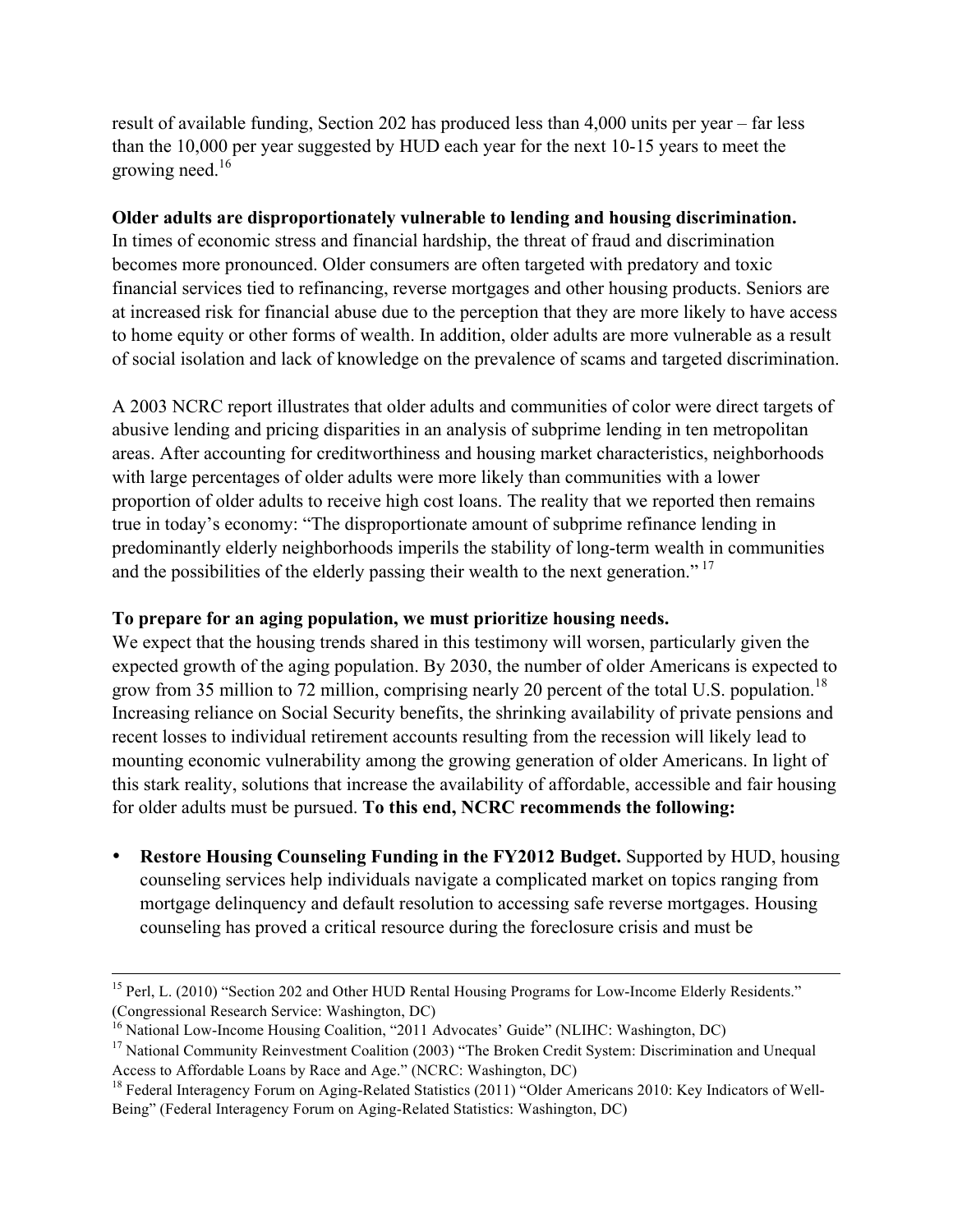maintained. The \$88 million dollars devoted to these services must be restored in the FY2012 budget.

- **Protect Affordable Housing for Older Americans.** Seniors' access to affordable housing units is at risk in ongoing debt negotiations. Housing programs operated by HUD and other federal agencies are further threatened in the event of sequestration should the Joint Committee on Deficit Reduction fail to meet its established goals. Affordable housing programs should be funded at no less than FY2010 levels to ensure an appropriate stock of affordable housing is available for today and for future generations of older adults.
- **Expedite Database Development on Foreclosure Trends and HMDA Enhancements.** One charge of the newly developed Consumer Financial Protection Bureau (CFPB) and HUD involves the development of a database allowing the public to track foreclosure trends by census tract. Database development should be accelerated to better understand the affects of foreclosure in census tracts with concentrations of older adults in the aftermath of the Great Recession. In addition, the CFPB is responsible for enhancing the Home Mortgage Disclosure Act (HMDA) to include the age of the borrower as well as more information on loan terms and conditions. The CFPB should expeditiously propose changes to HMDA so that researchers, agencies, stakeholders and the general public can track whether older Americans continue to receive loans with onerous terms and conditions.
- **Establish "elderliness" or "older Americans" a Protected Class of the Fair Housing Act (Title VIII).** To date, no federal protections against discrimination on the basis of age exist in the fair housing or fair lending arena. Federal acknowledgement of older adults as a protected class will strengthen the ability of local advocates and service providers to protect seniors from financial abuses tied to housing.
- **Reconvene a Bi-Partisan Commission to Explore Senior Housing Trends.** In 2002, the Commission on Affordable Housing and Health Facility Needs for Seniors in the 21<sup>st</sup> Century released a summative analysis on the nation's growing aging population and the lack of affordable housing, *A Quiet Crisis in America*. The affect of the Great Recession on housing for older adults has likely worsened this quiet crisis. We recommend establishing a bi-partisan commission to re-examine senior housing trends to both increase the visibility of this crisis and to devise cost-effective solutions for the long-term. This bi-partisan commission should assess how cost burdens for older renters and homeowners can be most effectively addressed with either demand-side interventions (more Section 8 vouchers) and/or supply-side interventions (increasing the supply of affordable renter housing, for example through construction of Section 202 units).

The policy recommendations shared above represent critical steps forward for the short-term. In partnership with national allies and community partners – in both the private and public sectors –